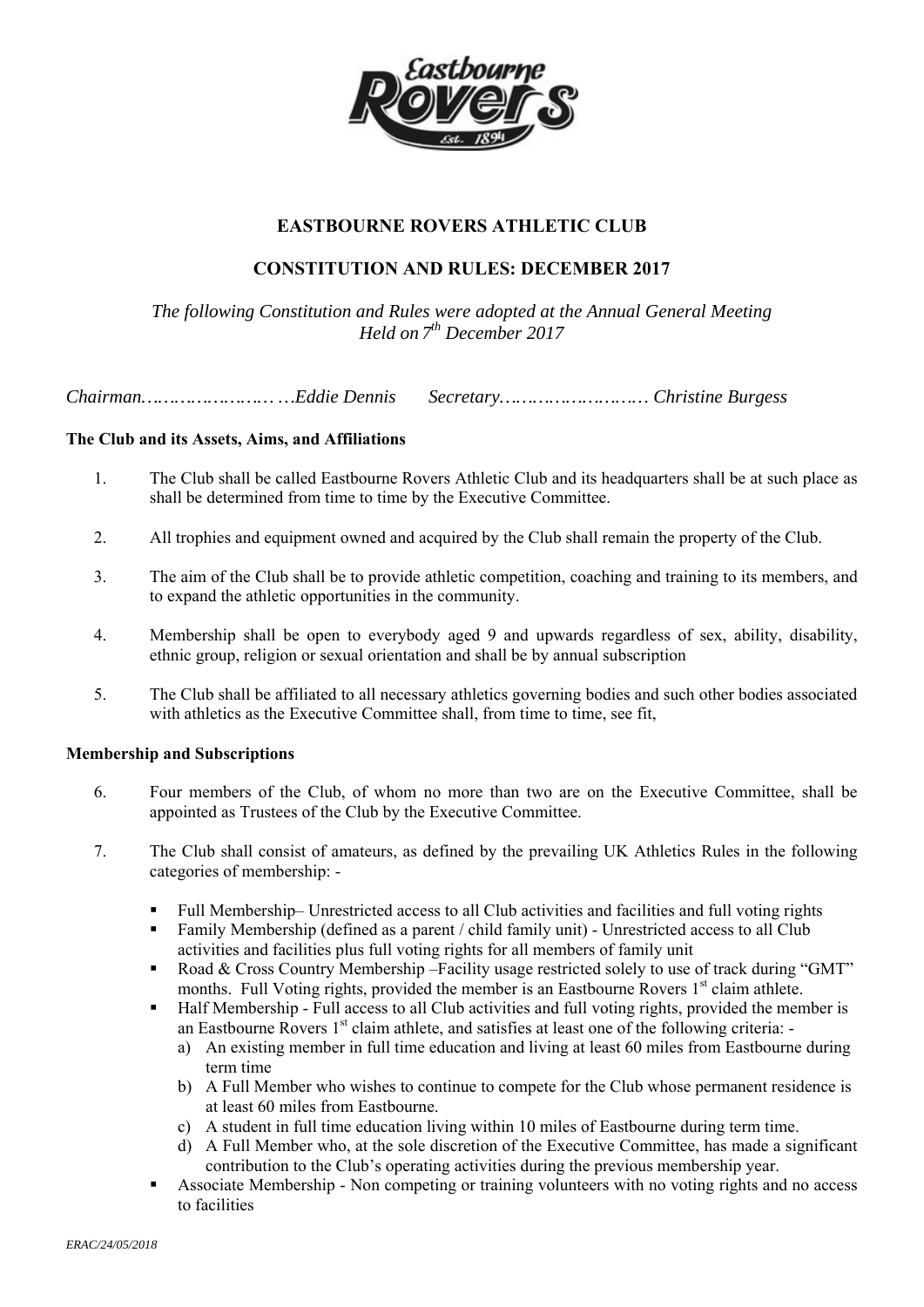

- Life MembershipMay exceptionally be awarded at an Annual General Meeting in recognition of consistently outstanding service to the Club by a member over a period of many years. Any such proposal shall require prior approval of the Executive Committee. Life Membership shall confer all the obligations and privileges of Full Membership except that Life Members shall not be liable to pay annual subscriptions.
- 8. The annual subscriptions and training fees for the ensuing year shall be as decided at each Annual General Meeting. Subscriptions shall become due on the  $1<sup>st</sup>$  April.
- 9. Members who are not classed as Full Members may become Full Members at any time by paying the balance of the prevailing annual full membership subscription
- 10. An Honorary President may be elected at an Annual General Meeting, in recognition of significant support or service to the Club. He/she shall be entitled, on request, to receive the Club's routine communications but shall otherwise have no obligations or privileges other than those referred to in Rule 34 and/or as conferred by any Club membership held separately under Rule 7. Honorary Vice Presidents may also be elected at an Annual General Meeting, in recognition of significant support or service to the Club. They shall be entitled, on request, to receive the Club's routine communications but shall otherwise have no obligations or privileges other than as may be conferred by any Club membership which they may hold separately under Rule 7.
- 11. Each prospective member shall submit an application form accompanied by the appropriate joining fee and subscription for approval by the Executive Committee. Prospective Members may be permitted to take part, free of charge and without obligation, in organised training sessions on a trial basis. The number of such free trial training sessions shall be four.
- 12. Subscriptions for people joining the Club on or after the  $1<sup>st</sup>$  April shall be adjusted pro rata in quarterly units based on April (100%) / July (75%) / October (50%) / January (25%) of membership fees.
- 13. It shall be each member's individual responsibility to pay his/her renewal subscription promptly. If his/her renewal subscription is not paid by 1<sup>st</sup> July his / her membership shall, at the sole discretion of the Executive Committee, be deemed to have lapsed.
- 14. No member whose subscription is in arrears is eligible to compete either on behalf of the Club or as a Club member and any subscription monies paid shall first be applied to clear any outstanding arrears
- 15. Any member wishing to resign from the Club shall do so in writing to the Secretary for consideration by the Executive Committee at its next scheduled meeting. Acceptance of the resignation will be acknowledged by the Club by letter stating: *"You may now join another athletic club if you wish, but you must not compete for that club in team competitions or relay races until the Governing Body's Rules governing change of clubs are complied with. During this period you may, however, compete as an individual*
- 16. Any member violating the Club rules or behaving in a manner, which is objectionable or contrary to the interests of the Club, may either be cautioned in writing and, upon a subsequent incidence, expelled, by the Executive Committee or immediately expelled if, at the sole discretion of the Executive Committee, the member's actions are deemed sufficiently serious.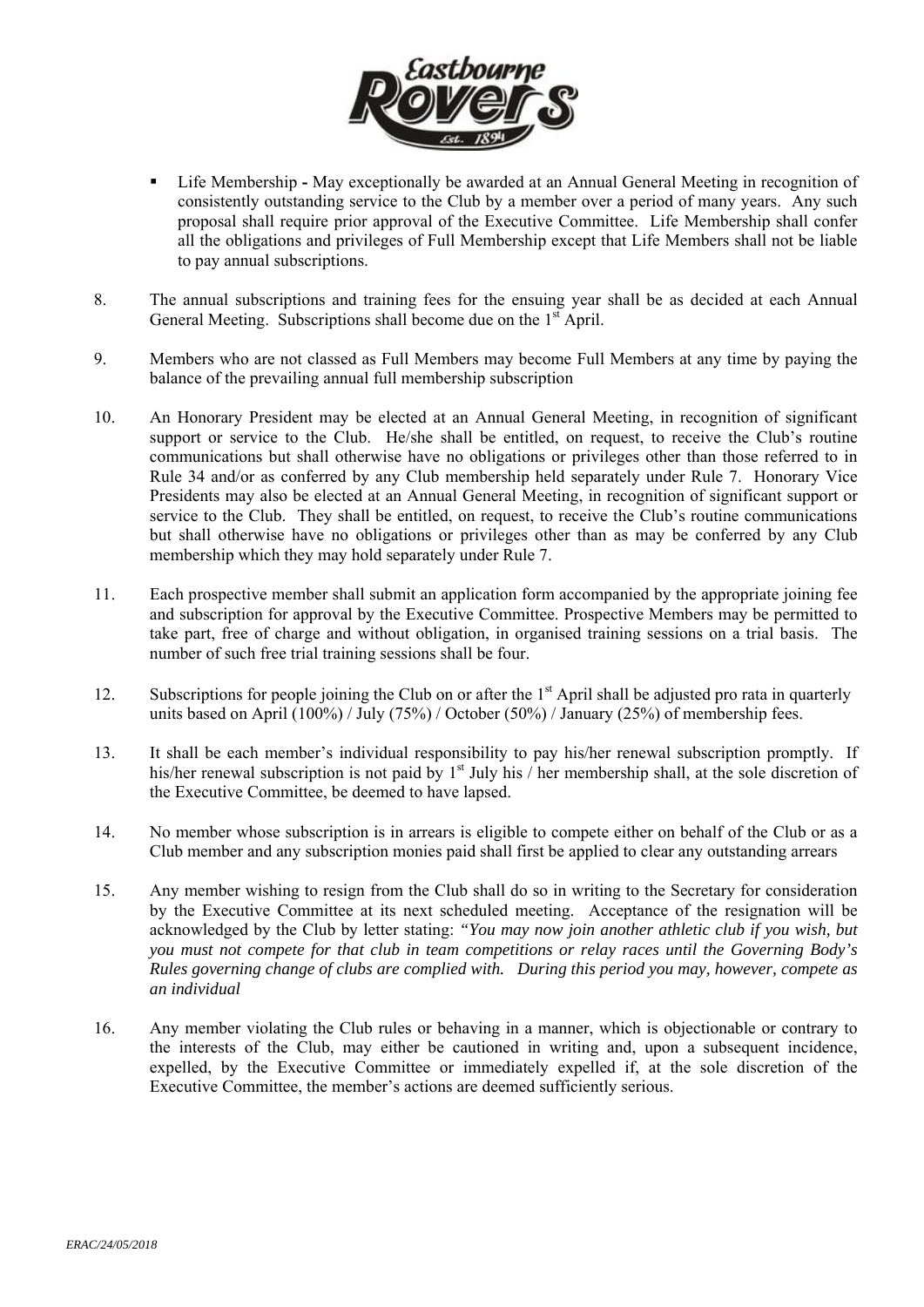

### **Club Management**

- 17. The Executive Committee shall comprise at least 7 members and shall be elected at each Annual General Meeting. Members shall be elected to the following positions – Chairman, Secretary, Treasurer or General Officer.
- 18. The Executive Committee shall, at its first meeting, elect a Vice Chairman from amongst its Members.
- 19. The Executive Committee shall meet at least six times a year. Additionally, the Chairman and Secretary shall jointly have the discretionary power to call a meeting on the written request of two Club members.
- 20. A quorum for the Executive Committee shall be 4 members.
- 21. All decisions shall be by majority vote of those Executive Committee members present, provided the Executive Committee is quorate. The Chairman shall have a casting vote in the event of a tie.
- 22. If a member is absent for three consecutive meetings he/she shall, failing an explanation which is satisfactory to a majority of the remainder of the Executive Committee, lose his/her place.
- 23. The Executive Committee shall have the power to fill any vacancy, to co-opt up to three additional members, to call sub-committee meetings and to call both its members and offer Club officers to attend or to submit reports to meetings, to appoint Club representatives to outside bodies, all as the Executive Committee considers necessary.
- 24. The Executive Committee shall have the power to do all other things reasonably necessary and expedient to accomplish the Club's aims with the exception of the purchase, sale, mortgage, lease, etc. of land or buildings, which shall be the subject of a decision at a General Meeting of the Club.
- 25. Minutes, recording the Committee's decision, the Officers delegated to take action thereon, the date time and place of the meeting and the date by which proposed agenda items therefore should be notified to the Secretary, shall be kept. They shall be sent by the Secretary to the President and all Club Officers and posted on the Club's headquarters notice board at least two weeks before the next meeting.
- 26. Club Officers may be appointed by the Executive Committee at any time to carry out agreed duties and functions of the Club or act as the Club's representative.

### **Annual General Meeting**

- 27. The Club's financial year shall end on the 31<sup>st</sup> October and the Annual General Meeting shall be held within eight weeks of that date. The Executive Committee shall set the date time and venue for the meeting and shall record these details in its minutes, which shall be posted on the Club's headquarters notice board not less than four weeks prior to the meeting.
- 28. The following business will be undertaken:
	- The minutes of the previous Annual General Meeting will be considered, including any matters arising;
	- The Executive Committee Report will be considered;
	- The Accounts will be presented;
	- The Hon. President, Vice Presidents and Officers will be elected;
	- The subscription rates for the following year will be determined.
	- Other motions of which due notice have been received will be considered